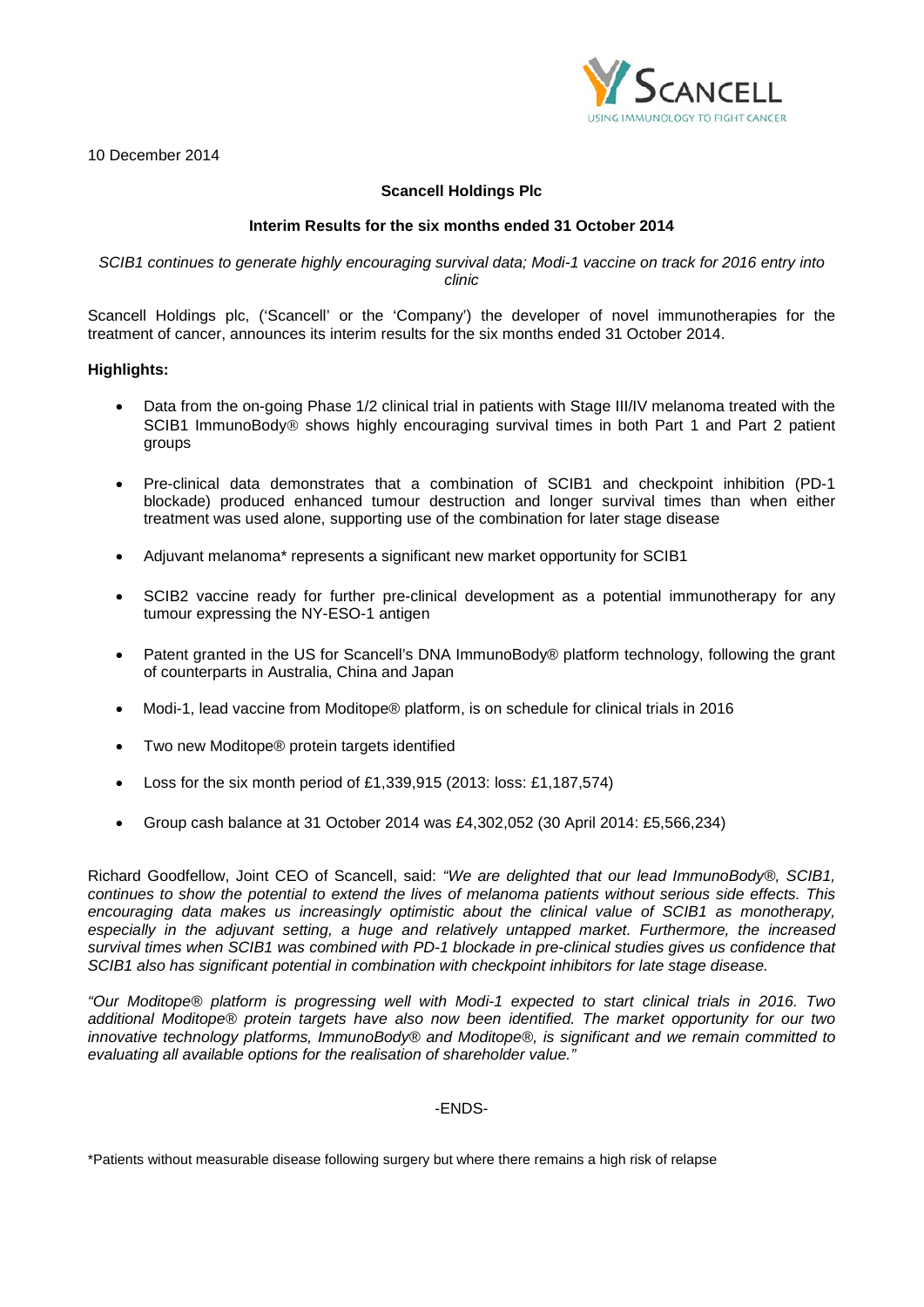

## **For Further Information:**

| Dr Richard Goodfellow, Joint CEO<br>Professor Lindy Durrant, Joint CEO | Scancell Holdings Plc<br><b>Scancell Holdings Plc</b> | + 44 (0) 20 3727 1000 |
|------------------------------------------------------------------------|-------------------------------------------------------|-----------------------|
| Robert Naylor/Maisie Atkinson                                          | Panmure Gordon                                        | +44 (0) 20 7886 2500  |
| Mo Noonan/Simon Conway                                                 | <b>FTI Consulting</b>                                 | + 44 (0) 20 3727 1000 |

### **About Scancell**

Scancell is developing novel immunotherapies for the treatment of cancer based on its ImmunoBody® and Moditope® technology platforms.

Scancell's first ImmunoBody®, SCIB1 is being developed for the treatment of melanoma and is being evaluated in a Phase 1/2 clinical trial. Data from the trial demonstrate that SCIB1, when used as monotherapy, has a marked effect on tumour load, produces a melanoma-specific immune response and highly encouraging survival trend without serious side effects.

Scancell's ImmunoBody® vaccines target dendritic cells and stimulate both parts of the cellular immune system: the helper cell system where inflammation is stimulated at the tumour site and the cytotoxic Tlymphocyte or CTL response where immune system cells are primed to recognise and kill specific cells.

Pre-clinical data on a combination of SCIB1 and checkpoint inhibition (blockade of the PD-1 immune checkpoint pathway) has shown enhanced tumour destruction and significantly longer survival times than when either treatment was used alone.

Scancell has also identified and patented a series of modified epitopes that stimulate the production of killer CD4+ T cells that destroy tumours without toxicity. The Directors believe that the Moditope® platform could play a major role in the development of safe and effective cancer immunotherapies in the future.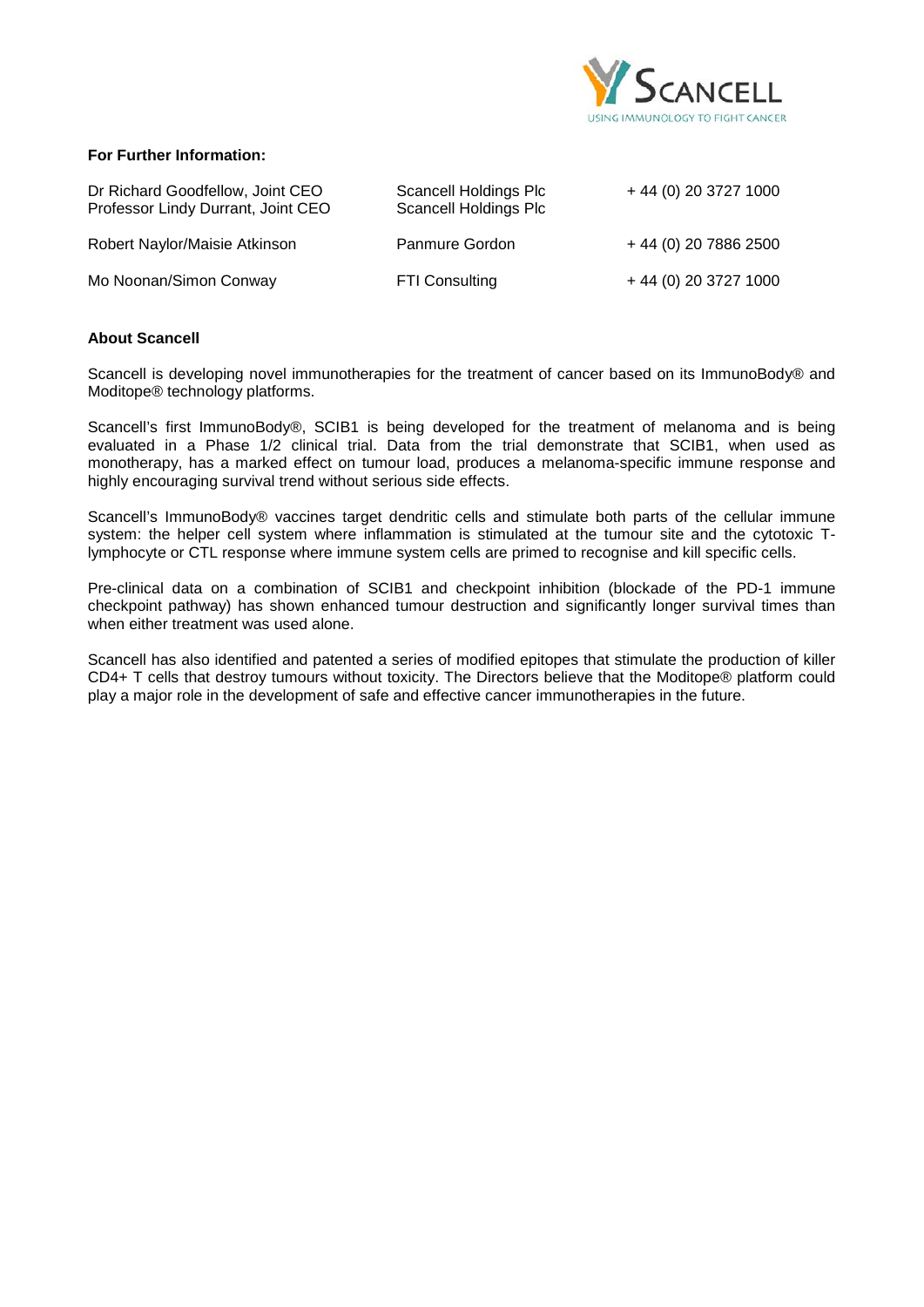

## **CHAIRMAN'S STATEMENT**

I am pleased to report the Company's interim results for the six month period ended 31 October 2014.

During this period Scancell continued to make progress with the SCIB1 Phase 1/2 clinical trial in melanoma. The encouraging survival and safety data from the trial suggest that SCIB1 has the potential to become the first effective adjuvant therapy for melanoma, addressing a significant unmet medical need. At the time of the most recent analysis in October 2014, all 16 patients with fully resected disease were still alive with a median survival of 26 months after starting treatment and only four had shown disease progression.

We also announced that pre-clinical studies using a combination of SCIB1 and PD-1 blockade showed enhanced tumour destruction and significantly longer survival times than when either treatment was used alone. This strongly supports the hypothesis that stimulating the immune system with SCIB-1 whilst simultaneously taking off the immunological brakes with the checkpoint inhibitors could be a very attractive option for the treatment of late stage disease. The funds raised in the last financial year have also allowed the Company to further develop the Moditope® platform. The first Moditope® development candidate, Modi-1, targeting vimentin, is on schedule to enter clinical trials in 2016. Two new Moditope® protein targets, alpha-enolase and ING4, both of which play a role in many cancer related processes, have also been identified.

### **Financial**

#### *Profit and Loss Account*

The Group made an overall operating loss for the six month period to 31 October 2014 of £1,560,813 (2013: loss of £1,306,556). The major reason for the increased loss in the period is additional expenditure on development which has been partially offset by a reduction in administration expenses.

Overall the loss for the six month period was £1,339,915 (2013: loss £1,187,574).

#### *Balance Sheet*

The cash at bank at 31 October 2014 was £4,302,052 (30 April 2014: £5,566,234) and net assets amounted to £7,784,216 (30 April 2014: £9,077,264).

### **ImmunoBody® platform**

Scancell's ImmunoBody® immunotherapy platform enhances the uptake and presentation of cancer antigens to harness high avidity T cell responses that destroy tumours. Each ImmunoBody<sup>®</sup> vaccine can be designed to target a particular cancer in a highly specific manner, offering the potential for enhanced efficacy and safety compared with more conventional approaches. The platform has been validated both in animals and in the clinic with the Company's first cancer vaccine, SCIB1, and many opportunities also exist for the development of a pipeline of ImmunoBody® vaccines, both for cancer and chronic infectious diseases.

#### *SCIB1 melanoma vaccine*

The on-going Phase 1/2 clinical trial in patients with Stage III/IV melanoma treated with SCIB1 continues to provide further encouraging data. At the time of the most recent analysis and report on 13 October 2014, 32 patients had been treated with SCIB1, including seven at the higher 8mg dose and six patients were on longterm (greater than 6 months) treatment. Although recruitment of patients with advanced disease remains challenging due to competing clinical studies, it is expected that enrolment for the study will be completed during the second quarter of 2015. A new clinical centre has been established at the Royal Surrey County Hospital in Guildford to accelerate recruitment. SCIB1 continues to be a safe and well tolerated treatment with no withdrawals from the study due to adverse events.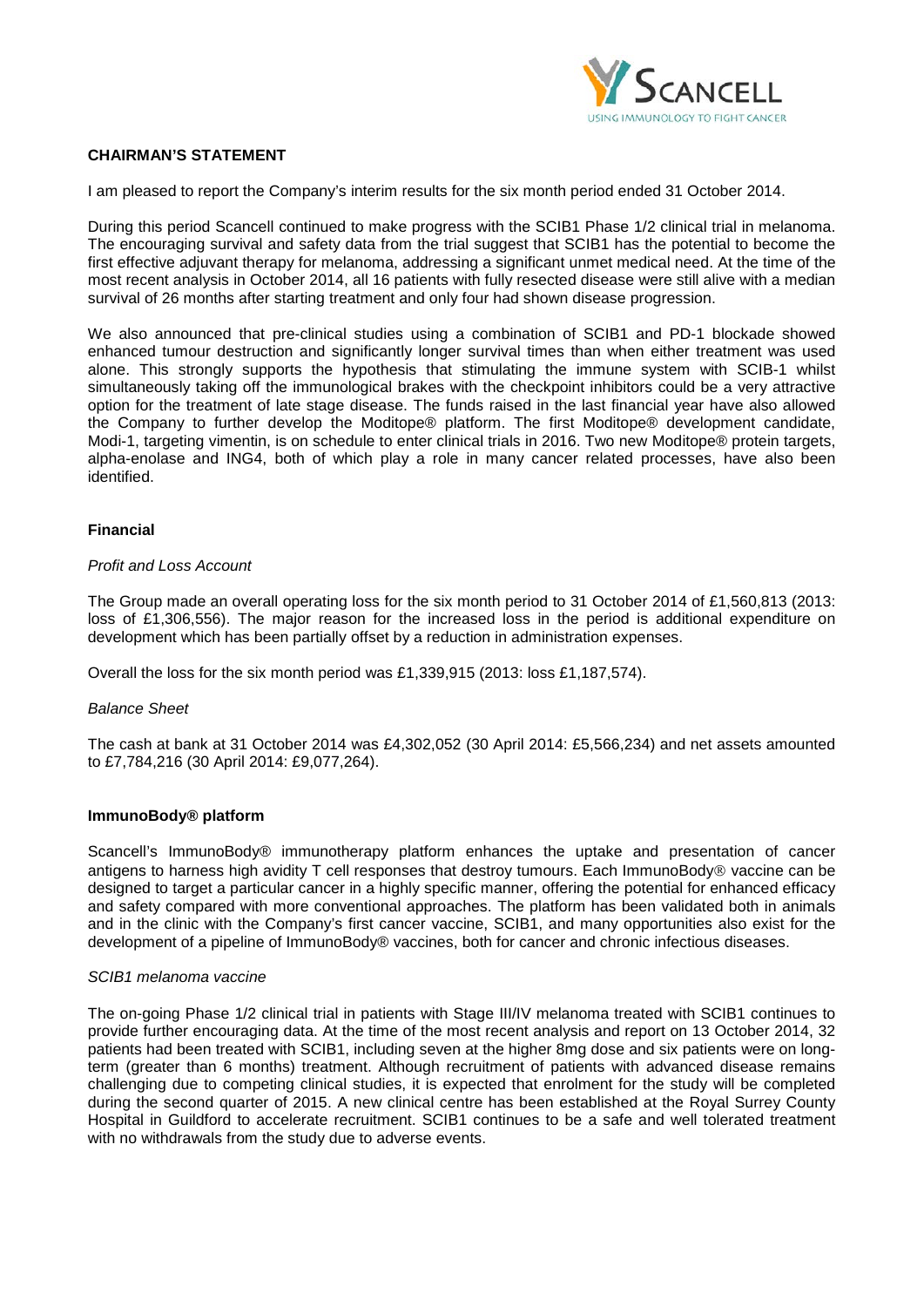

Overall, only five of the 27 patients who received at least three doses of 2-8mg SCIB1 since commencement of the study in 2010 have died. Median survival time in Part 1 patients who received at least three treatments with the 2mg/4mg doses of SCIB1 was 34 months since study entry. This group of patients had 1-year, 2year and 3-year survival rates of 100%, 67% and 50%, respectively. For the Part 1 8mg cohort of patients, who were recruited later, the median survival time was 13 months since study entry. The median survival time since initiating treatment with SCIB1, in Part 2 patients with resected disease (and receiving 4mg doses of SCIB1) was 25 months.

The results in patients with resected disease suggest that SCIB1 may have an important role to play as adjuvant therapy for melanoma, an important area of unmet medical need. These patients no longer have measurable disease (following surgery) and are generally quite well. However, they are at a high risk of recurrence and currently have very few, if any, effective treatment options. This represents a significant and as yet untapped market opportunity, including some 360,000 patients in the US alone, of whom around 45% have the MHC antigen HLA-A2 and are therefore suitable for SCIB1 treatment.

Scancell has previously shown that administration of SCIB1 alone induced potent tumour-specific T cell responses associated with increased T cell infiltration into the tumour and enhanced proliferation of T cells resulting in tumour rejection and long-term survival in 50% of animals. In our new study, checkpoint inhibition (blockade of the PD-1 immune checkpoint pathway), when used alone, resulted in tumour rejection and longterm survival in 55% of animals. However, the combination of PD-1 blockade with SCIB1 vaccination further enhanced T cell infiltration, resulting in tumour rejection and long-term survival in 85% of animals. These results highlight the potential benefits of combining SCIB1 with PD-1 blockade in the treatment of cancer. Any patients that progress following SCIB1 monotherapy, or indeed any patient with more advanced disease, may therefore benefit from the combination of SCIB1 with a checkpoint inhibitor.

#### *SCIB2 vaccine*

A second ImmunoBody® vaccine targeting the lung cancer antigen NY-ESO-1 (SCIB2) has been developed to the point at which the product is fully defined and ready for further pre-clinical development as a potential immunotherapy for any tumour that expresses the NY-ESO-1 antigen such as lung, oesophageal, gastric, ovarian and bladder cancers. During the past 12 months, research on other ImmunoBody® vaccines for prostate, liver and colorectal cancer has also further advanced.

In addition, Scancell has conducted proof of concept studies with ImmunoBody® constructs expressing antigens from influenza and Epstein Barr virus.

### *Patents*

A patent for Scancell's DNA ImmunoBody® technology platform has been granted in the United States.

The patent is key for the protection of the Company's pipeline of ImmunoBody® vaccines and follows the grant of other patents in Australia, China and Japan.

### **Moditope® platform**

### *Modi-1*

Scancell's Moditope® immunotherapy platform is based on exploiting the normal immune response to stressed cells, which is largely mediated by CD4+ T cells, and harnessing this mechanism to eradicate cancer cells. Scancell's first target for Moditope® is vimentin – a major cytoskeletal protein found in mesenchymal cells (cells that can differentiate into different cell types). Many epithelial tumours switch from expression of cytokeratin to vimentin during metastasis in a process known as epithelial mesenchymal transition (EMT); this change in phenotype enables the cell to become mobile and metastasise to new locations in the body.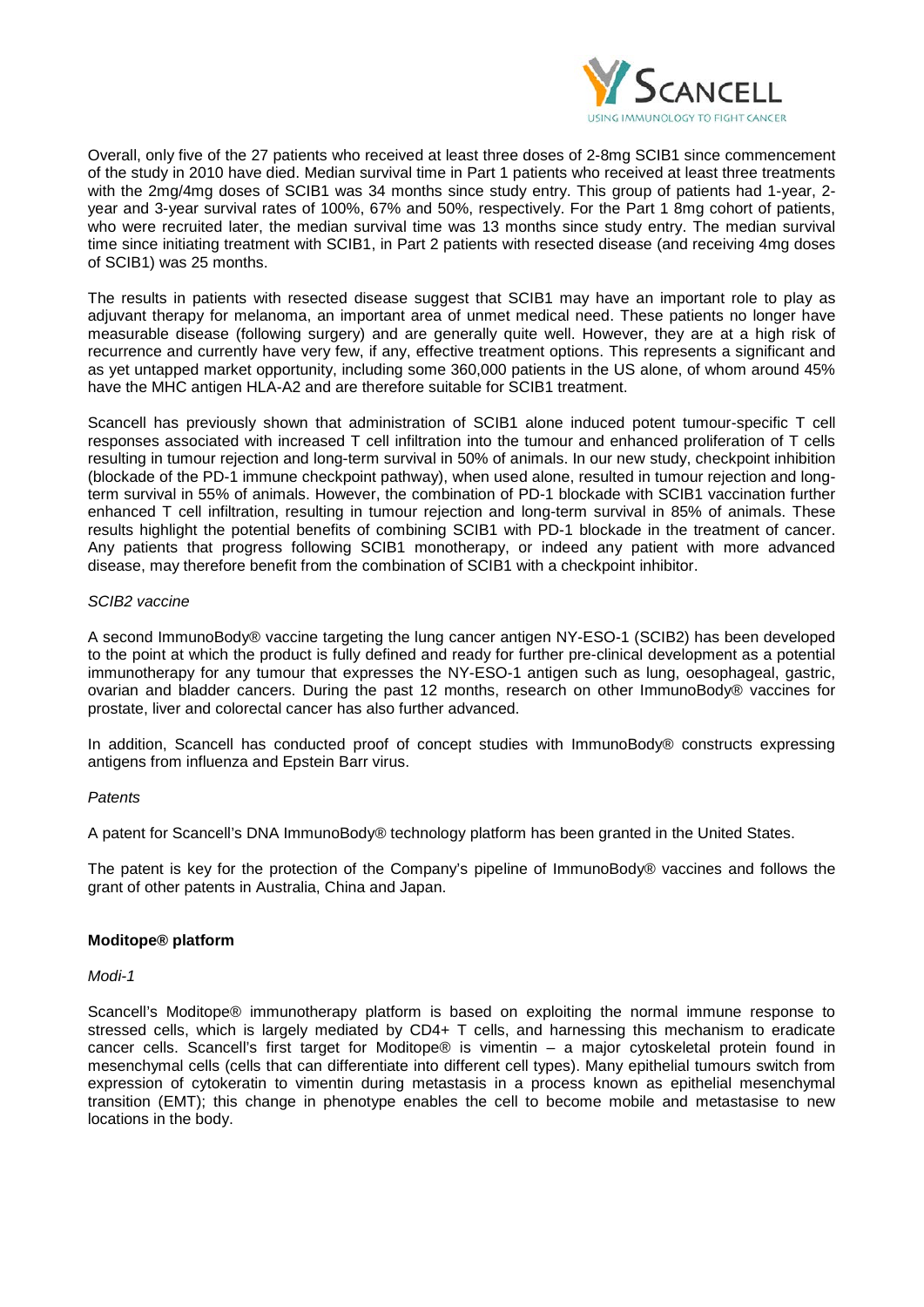

Scancell has now selected two modified vimentin peptides in which the arginine residues have been substituted by citrulline to form the basis of its first Moditope® development candidate, Modi-1. The inclusion of additional modified peptides from other Moditope® target proteins into Modi-1 is currently under review. Animal studies have shown that the two vimentin peptides stimulate potent anti-tumour responses and leads to significant improvements in survival, suggesting that the Modi-1 product could have outstanding potential as a novel immunotherapy. Immune response studies with cells isolated from cancer patients have confirmed that T cell responses were stimulated by both modified vimentin peptides.

Optimisation studies have identified the adjuvant, dose and administration route for testing Modi-1 in the firstin-man study. In animal studies, an aggressive tumour cell line confirmed that the two vimentin peptides eradicate tumour cells in a therapeutic, and therefore clinically relevant, setting. Remarkably, these responses were evident when tumours had reached a late stage of development.

Moditope® vaccines have the potential to treat a wide variety of cancers. Scancell is currently further evaluating the initial indications for the first clinical trial with Modi-1 in terms of clinical need and market opportunity and based upon the possible addition of other peptide targets into the product.

Scancell is considering options for conducting the initial Modi-1 study in both Europe and the US and is designing the development and regulatory strategy to allow for either approach. The development programme will include manufacture plus toxicology and stability testing of the final formulated product. This data will form the basis of a clinical trial application, which is anticipated to be ready for submission in the first half of 2016.

### *Additional targets*

Having exemplified the Moditope® platform with modified vimentin peptides, Scancell has been expanding the platform to other citrullinated tumour proteins that could be incorporated into Modi-1 or developed into a pipeline of other multiple-cancer immunotherapeutics and has identified two further Moditope® protein targets, alpha-enolase and ING4.

Human alpha-enolase is a glycolytic enzyme that is overexpressed by lung, liver and other cancers. We have identified a citrullinated peptide within human alpha-enolase that induces a powerful and specific immune response and that elicits both increased survival and decreased tumour volume compared to control groups in animal models. Analysis of blood samples from donors has indicated that humans have a T cell repertoire that is able to recognise citrullinated alpha-enolase.

The tumour suppressor protein encoded by the ING4 gene plays a role in many cancer related processes. Two citrullinated peptides from human ING4 have been shown to induce specific T cell responses. Further studies are ongoing to evaluate the effect of these citrullinated peptides on tumour volume and survival. Both alpha-enolase and ING4 are believed to offer excellent prospects for future Moditope® immunotherapies.

### **Outlook**

Cancer immunotherapy continues to emerge as one of the most exciting areas of pharmaceutical research and development. Scancell now has two innovative technology platforms, ImmunoBody® and Moditope® in this disease transforming field. The encouraging survival data on SCIB1, especially in patients with resected disease, offers an even greater market opportunity for SCIB1. Our ImmunoBody® platform continues to make good progress with a second vaccine target for lung cancer and the potential to take the platform into chronic infectious diseases. Modi-1 remains on track for start of first-in-man clinical trials in 2016. The identification of new targets suggests that Moditope® has significant potential as a platform for generating multiple cancer immunotherapeutics.

The market opportunity for SCIB1 and other ImmunoBody® vaccines for adjuvant disease combined with the novelty, potency and potential utility of Moditope® for the treatment of multiple cancers, is significant and is likely to be attractive to some of the many pharmaceutical and biotechnology companies committed to or considering investing in this rapidly developing field. The Company is in the process of engaging with a number of pharmaceutical and biotechnology companies with a view to accelerating the development of one or more of the Company's programmes. Whilst we are still focused on securing the sale of all or part of the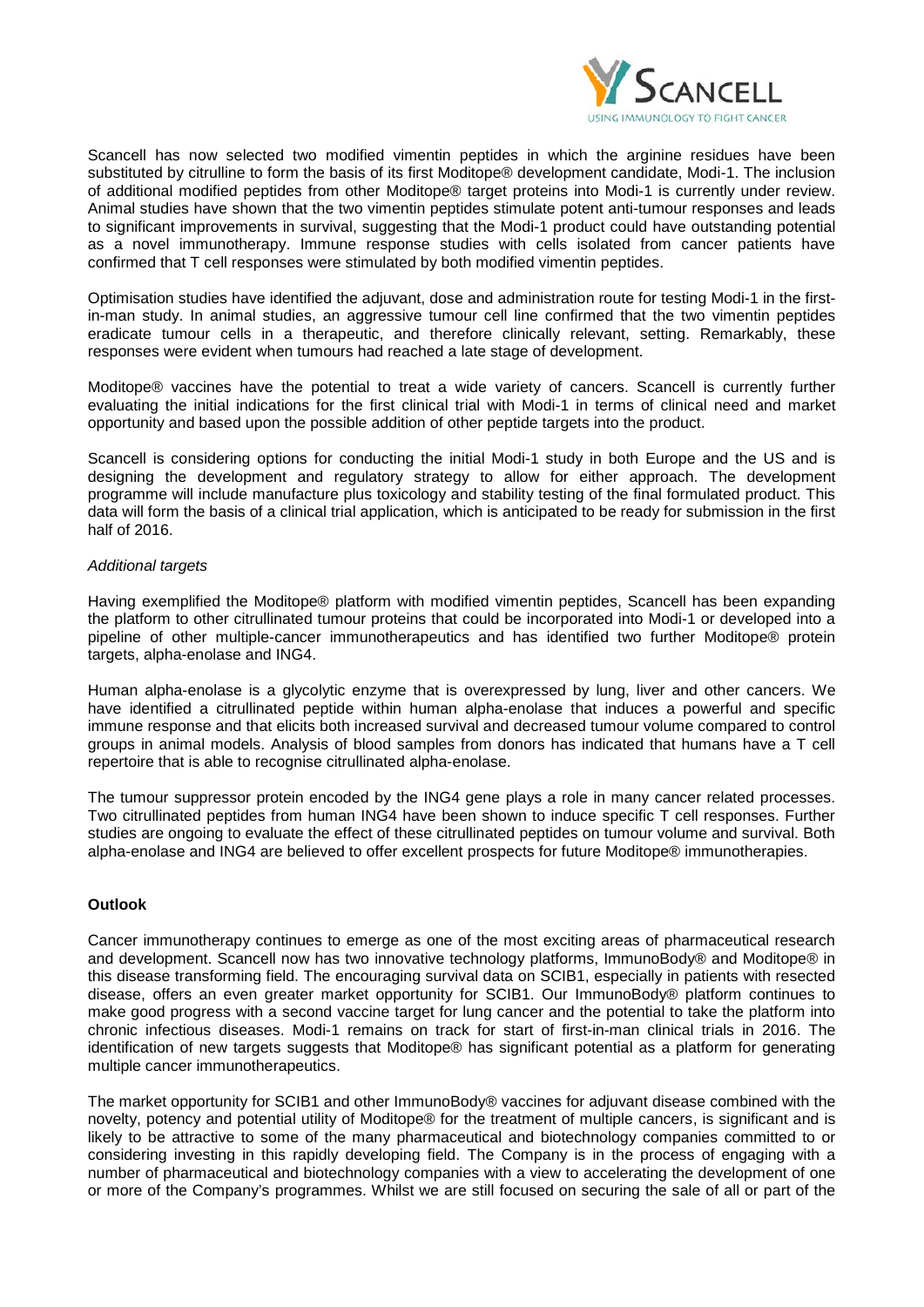

Company, the Board will consider all available options in line with their commitment to realise shareholder value.

David Evans Chairman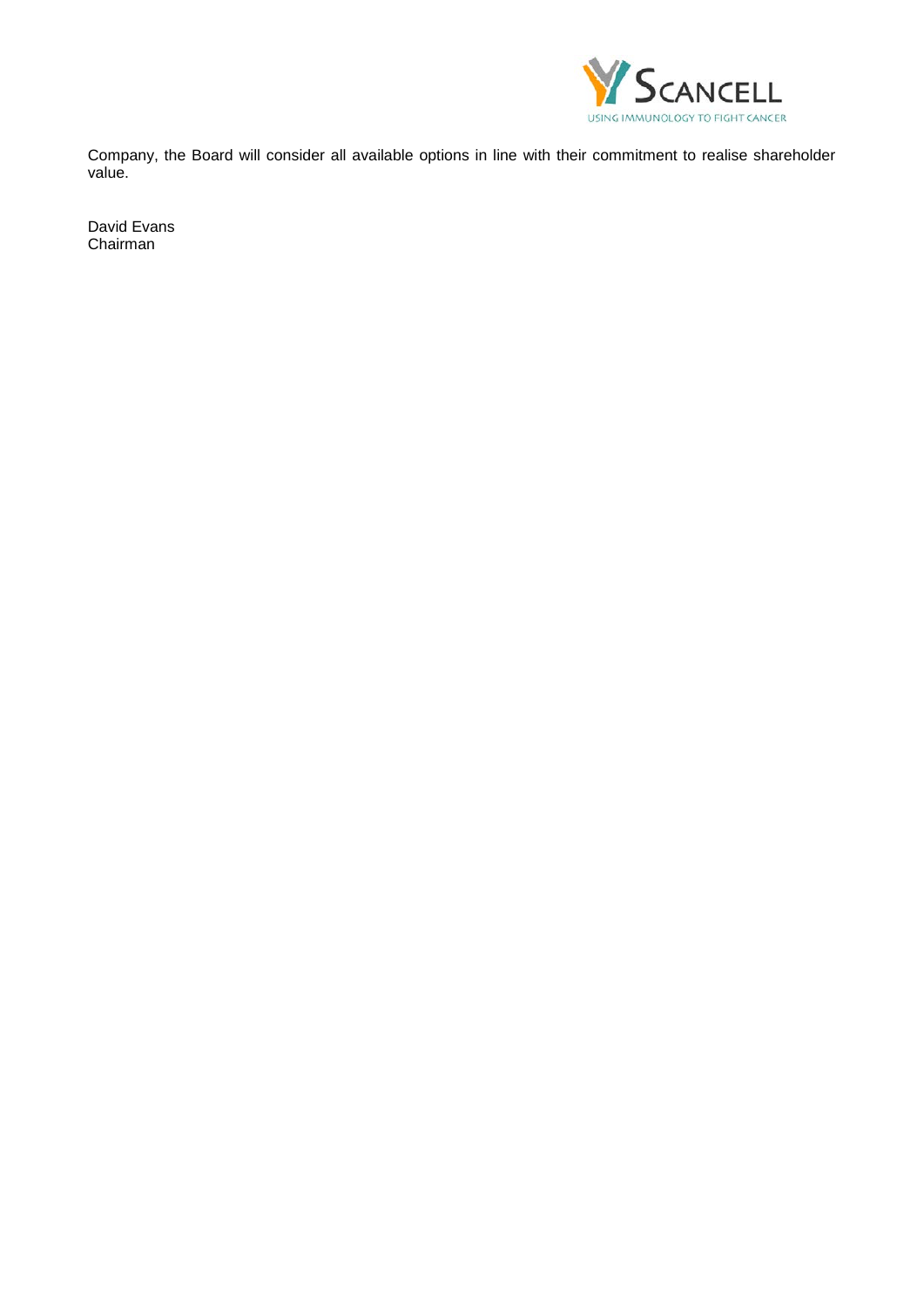

## **Scancell Holdings plc Consolidated Profit or Loss and Other Comprehensive Income Statement for the six months to 31 October 2014**

|                                               | Unaudited     | Unaudited     | Audited     |
|-----------------------------------------------|---------------|---------------|-------------|
|                                               | Six months    | Six months    | Year to     |
|                                               | 31/10/2014    | 31/10/2013    | 30/04/2014  |
|                                               | £             | £             | £           |
| <b>Continuing operations</b>                  |               |               |             |
| Development expenses                          | (1,072,984)   | (666, 766)    | (1,677,115) |
| Administrative expenses                       | (487, 829)    | (639, 790)    | (820, 105)  |
| <b>OPERATING LOSS</b>                         | (1,560,813)   | (1,306,556)   | (2,497,220) |
| Interest receivable and similar income        | 70,898        | 3,982         | 29,186      |
| <b>LOSS BEFORE TAXATION</b>                   | (1,489,915)   | (1,302,574)   | (2,468,034) |
| Tax on loss on ordinary activities            | 150,000       | 115,000       | 245,080     |
| <b>LOSS FOR THE PERIOD</b>                    | (1, 339, 915) | (1, 187, 574) | (2,222,954) |
|                                               |               |               |             |
| Attributable to:                              |               |               |             |
| Equity holders of the parent company          | (1, 339, 915) | (1, 187, 574) | (2,222,954) |
| EARNINGS PER ORDINARY SHARE (PENCE)<br>Note 2 |               |               |             |
| <b>Basic</b>                                  | (0.60)        | (0.57)        | (1.03)      |
| <b>Diluted</b>                                | (0.60)        | (0.57)        | (1.03)      |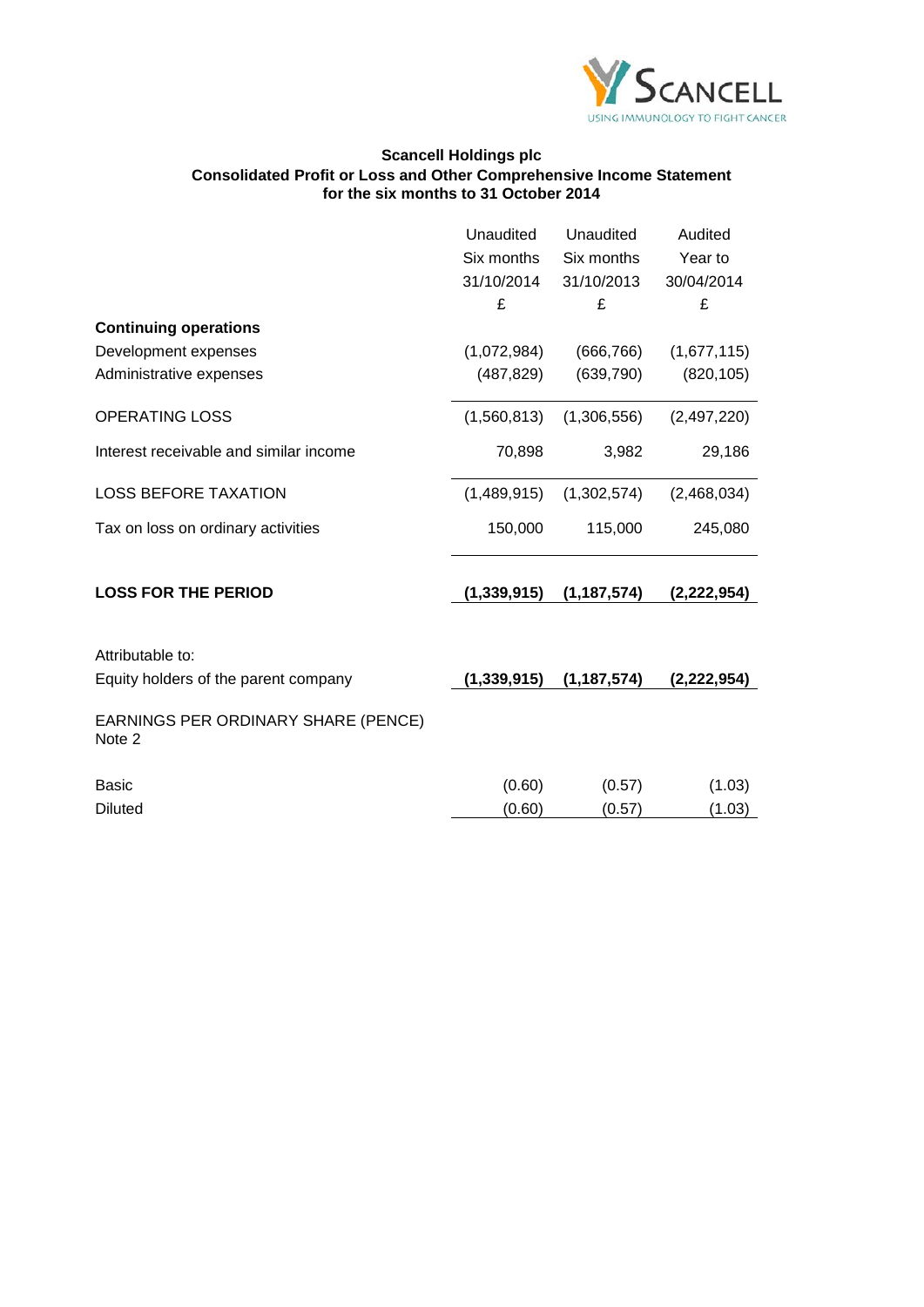

### **Scancell Holdings plc Consolidated Statement of Changes in Equity for the six month period to 31 October 2014**

|                               |                  | Share            | Share          |               |                  |
|-------------------------------|------------------|------------------|----------------|---------------|------------------|
|                               | Share            | premium          | option         | Retained      | Total            |
|                               | capital          | account          | reserve        | earnings      | Equity           |
|                               | £                | £                | £              | £             | £                |
|                               | <b>Unaudited</b> | <b>Unaudited</b> | Unaudited      | Unaudited     | <b>Unaudited</b> |
| At 1 May 2014                 | 224,951          | 16,036,276       | 522,358        | (7,706,321)   | 9,077,264        |
| (Loss) for the period         |                  |                  |                | (1, 339, 915) | (1,339,915)      |
| Share option costs            |                  |                  | 46,867         |               | 46,867           |
| At 31 October 2014            | 224,951          | 16,036,276       | 569,225        | (9,046,236)   | 7,784,216        |
|                               |                  |                  |                |               |                  |
| At 1 May 2013                 | 194,470          | 9,904,733        | 509,914        | (5,516,972)   | 5,092,145        |
| (Loss) for the period         |                  |                  |                | (1, 187, 574) | (1, 187, 574)    |
| Share issue (net of expenses) | 28,889           | 6,061,481        |                |               | 6,090,370        |
| Share option costs            |                  |                  | 11,378         |               | 11,378           |
| At 31 October 2013            | 223,359          | 15,966,214       | 521,292        | (6,704,546)   | 10,006,319       |
|                               | Audited          | Audited          | <b>Audited</b> | Audited       | Audited          |
|                               | 194,470          | 9,904,733        | 509,914        |               | 5,092,145        |
| At 1 May 2013                 |                  |                  |                | (5,516,972)   |                  |
| (Loss) for the year           |                  |                  |                | (2,222,954)   | (2,222,954)      |
| Exercise of options           | 1,592            | 70,062           | (33,605)       | 33,605        | 71,654           |
| Share issue (net of expenses) | 28,889           | 6,061,481        |                |               | 6,090,370        |
| Share option costs            |                  |                  | 46,049         |               | 46,049           |
| At 30 April 2014              | 224,951          | 16,036,276       | 522,358        | (7,706,321)   | 9,077,264        |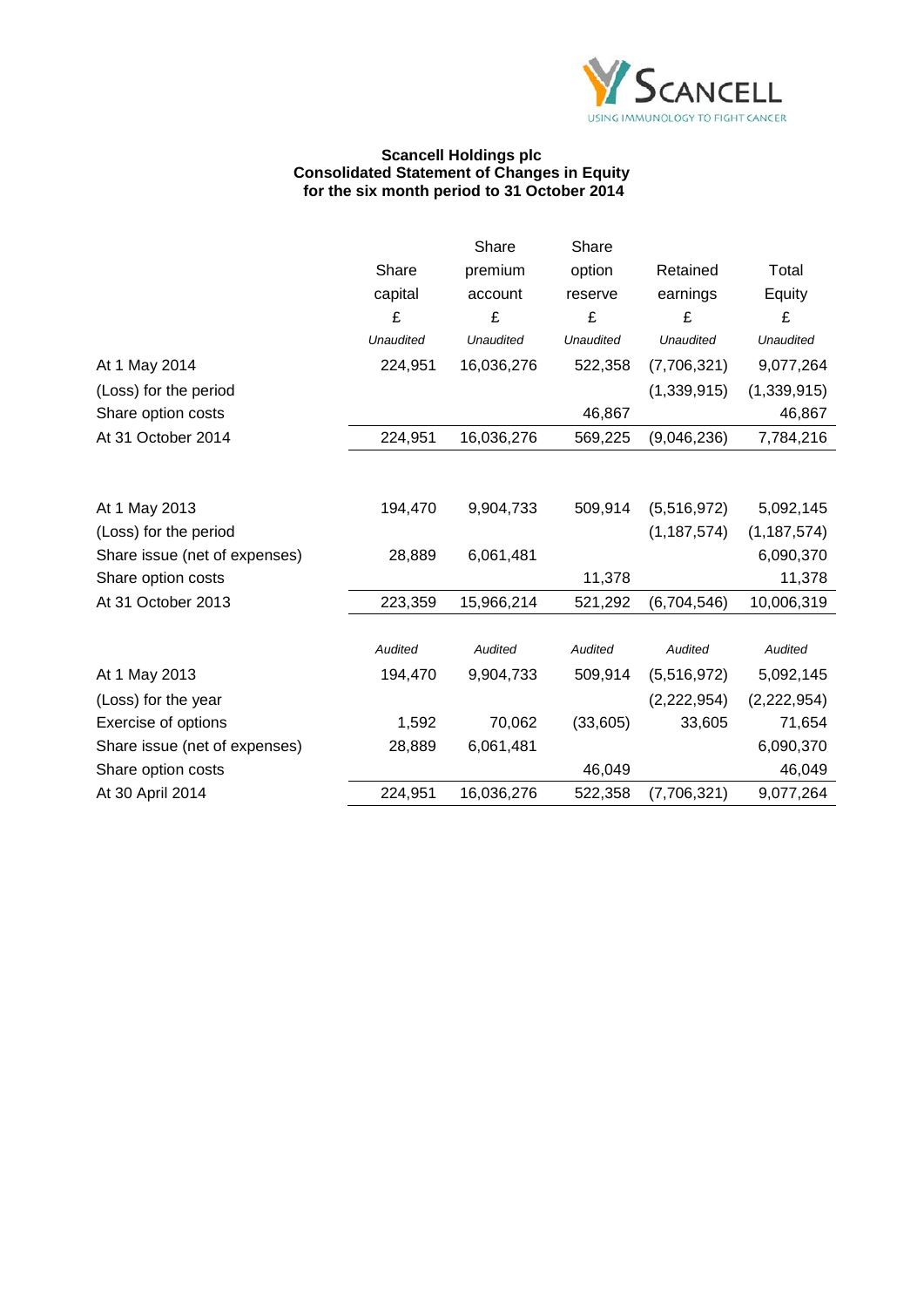

#### **Scancell Holdings plc Consolidated Statement of Financial Position as at 31 October 2014**

|                             | Unaudited   | Unaudited   | Audited     |
|-----------------------------|-------------|-------------|-------------|
|                             | 31/10/2014  | 31/10/2013  | 30/04/2014  |
|                             | £           | £           | £           |
| <b>ASSETS</b>               |             |             |             |
| <b>Non-current assets</b>   |             |             |             |
| Plant and equipment         | 100,811     | 134,937     | 115,621     |
| Goodwill                    | 3,415,120   | 3,415,120   | 3,415,120   |
|                             | 3,515,931   | 3,550,057   | 3,530,741   |
| <b>Current assets</b>       |             |             |             |
| Trade and other receivables | 78,643      | 123,827     | 146,514     |
| Income tax assets           | 396,652     | 367,000     | 371,366     |
| Cash and cash equivalents   | 4,302,052   | 6,395,927   | 5,566,234   |
|                             | 4,777,347   | 6,886,754   | 6,084,114   |
|                             |             |             |             |
| <b>TOTAL ASSETS</b>         | 8,293,278   | 10,436,811  | 9,614,855   |
| <b>LIABILITIES</b>          |             |             |             |
| <b>Current liabilities</b>  |             |             |             |
| Trade and other payables    | (509, 062)  | (430, 492)  | (537, 591)  |
| <b>TOTAL LIABILITIES</b>    | (509, 062)  | (430, 492)  | (537,591)   |
| <b>NET CURRENT ASSETS</b>   | 4,268,285   | 6,456,262   | 5,546,523   |
| <b>NET ASSETS</b>           | 7,784,216   | 10,006,319  | 9,077,264   |
|                             |             |             |             |
| TOTAL EQUITY                |             |             |             |
| Called up share capital     | 224,951     | 223,359     | 224,951     |
| Share premium account       | 16,036,276  | 15,966,214  | 16,036,276  |
| Share option reserve        | 569,225     | 521,292     | 522,358     |
| Retained earnings           | (9,046,236) | (6,704,546) | (7,706,321) |
|                             | 7,784,216   | 10,006,319  | 9,077,264   |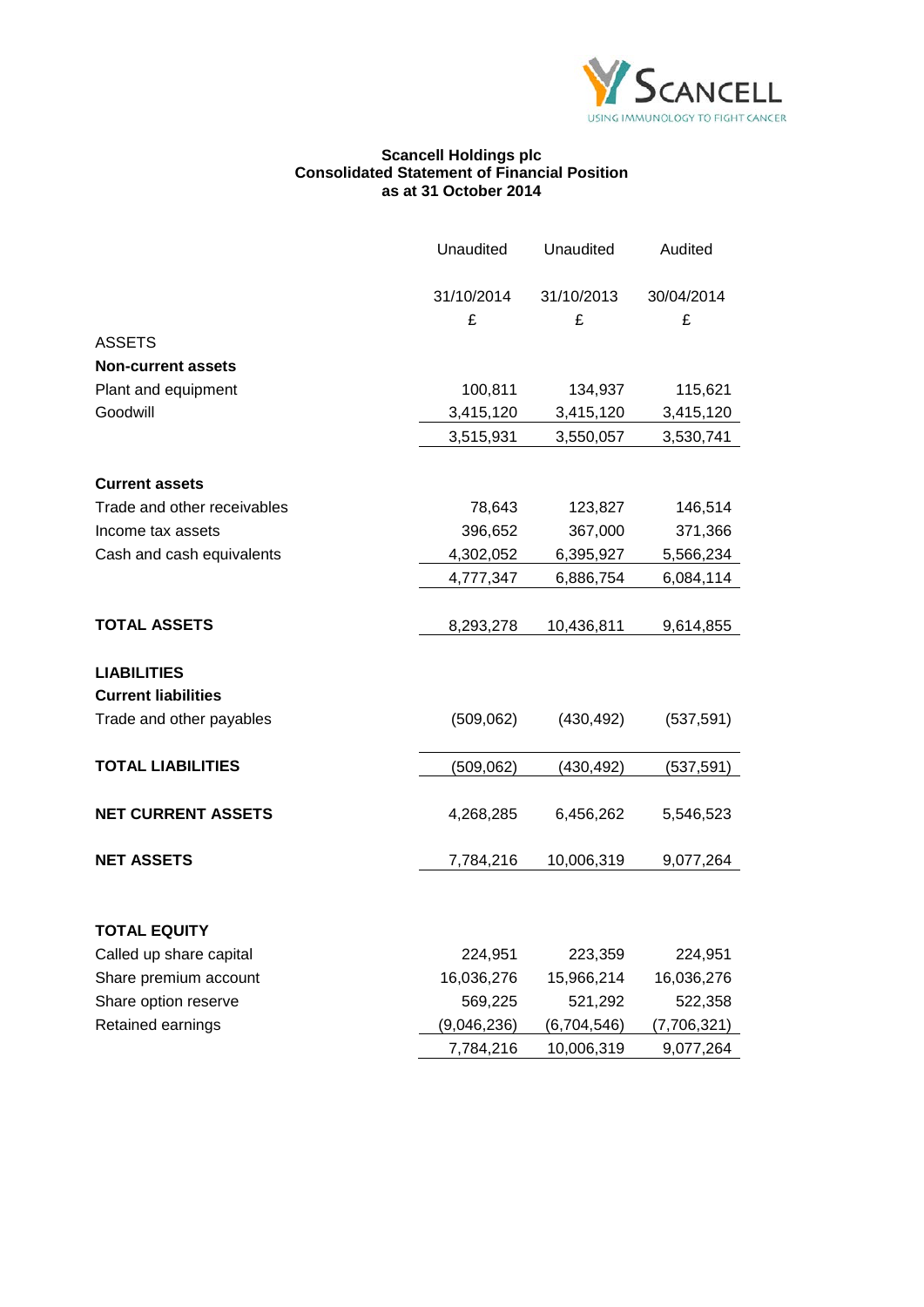

### **Scancell Holdings plc Consolidated Cash Flow Statement for the six month period to 31 October 2014**

|                                                                           | Unaudited     | Unaudited     | Audited     |
|---------------------------------------------------------------------------|---------------|---------------|-------------|
|                                                                           | Six months    | Six months    | Year to     |
|                                                                           | 31/10/2014    | 31/10/2013    | 30/04/2014  |
|                                                                           | £             | £             | £           |
| Cash flows from operating activities                                      |               |               |             |
| Operating (loss) for the period                                           | (1,560,813)   | (1,306,556)   | (2,497,220) |
| Depreciation                                                              | 14,810        | 16,457        | 38,962      |
| Share based payment expense                                               | 46,867        | 11,378        | 46,049      |
| Operating (loss) profit for the year before changes<br>in working capital | (1,499,136)   | (1,278,721)   | (2,412,209) |
| (Increase)/decrease in trade and other receivables                        | 67,871        | (6,663)       | (29, 350)   |
| (Decrease)/increase in trade and other payables                           | (28, 529)     | 115,378       | 222,477     |
| Cash generated from operations                                            | (1,459,794)   | (1, 170, 006) | (2,219,082) |
| Income taxes received                                                     | 124,714       |               | 125,715     |
| Net cash from operating activities                                        | (1, 335, 080) | (1, 170, 006) | (2,093,367) |
| Cash flows from investing activities                                      |               |               |             |
| Asset acquisition                                                         |               | (19, 738)     | (22, 930)   |
| Finance income                                                            | 70,898        | 3,982         | 29,186      |
| Net cash used by investing activities                                     | 70,898        | (15, 756)     | 6,256       |
| <b>Cash flows from financing activities</b>                               |               |               |             |
| Proceeds from issue of share capital                                      |               | 6,500,000     | 6,571,654   |
| Expenses of share issue                                                   |               | (409, 631)    | (409, 629)  |
| Net cash generated from financing activities                              |               | 6,090,369     | 6,162,025   |
| Net increase/(decrease) in cash and cash<br>equivalents                   | (1, 264, 182) | 4,904,607     | 4,074,914   |
| Cash and cash equivalents at beginning of the year                        | 5,566,234     | 1,491,320     | 1,491,320   |
| Cash and cash equivalents at end of the period                            | 4,302,052     | 6,395,927     | 5,566,234   |